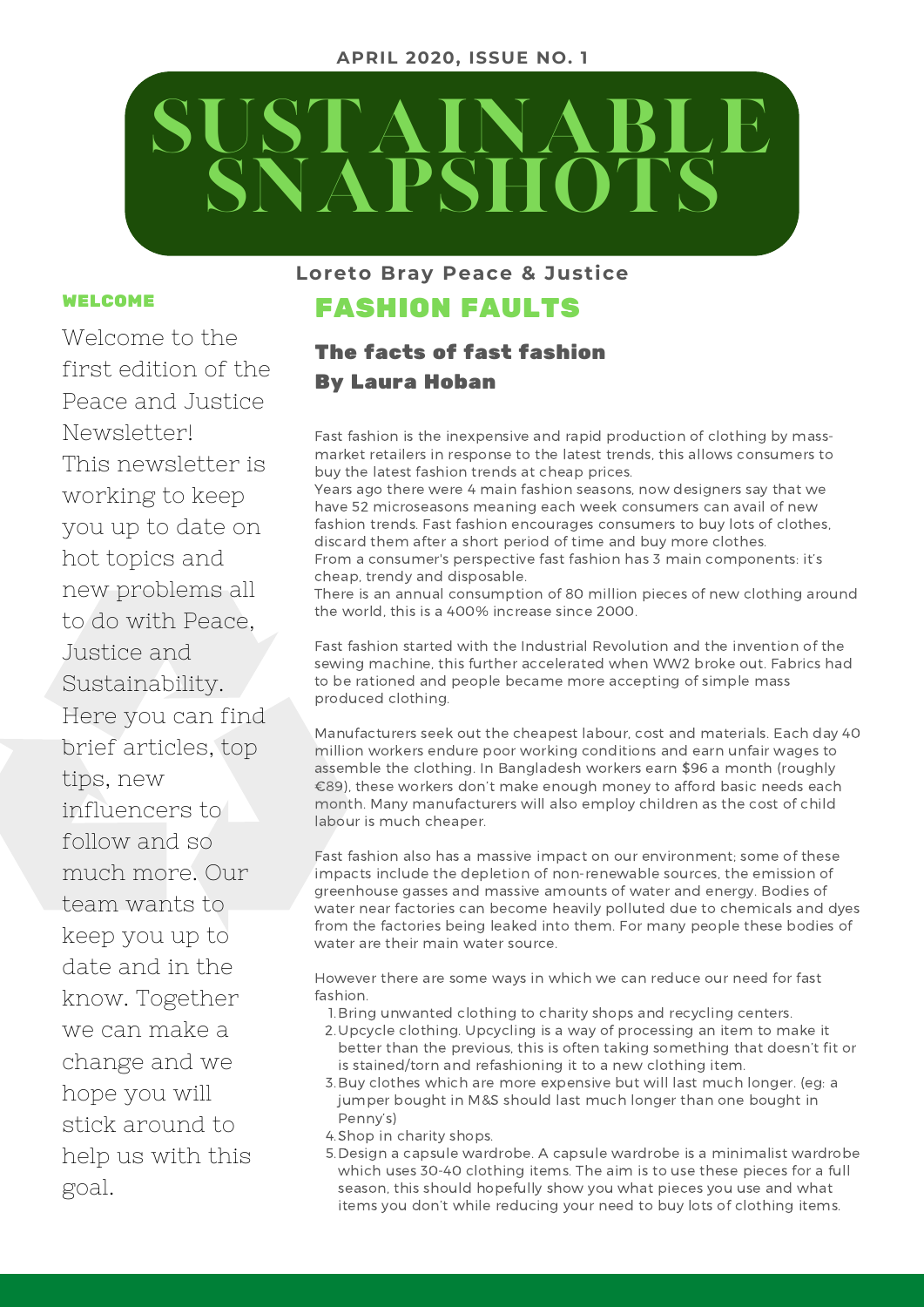

## **KEEPING UP WITH THE GREEN SCHOOLS COMMITEE**

## By Megan Tuckett

In the daily battle with climate change, Loreto Bray rose to the challenge with its army of volunteers. On Saturday the 11th of December, students, teachers, parents and many in the surrounding community readied their spades and shovels, along with 600 trees, and began planting.

With their army of birch, oak, alder, hawthorn, hazel and mountain ash, everyone set to digging. They planted each and every single sapling by hand, each having cost one euro and bought throughout the week by sponsoring businesses.

HELPFUL HABITS 1. THE OBVIOUS! THE 3 R'S REDUCE! REUSE! RECYCLE! AS TESCO SAYS ''EVERY LITTLE HELPS''! 2. BUYING FOOD IN SEASON IS CHEAPER AND BETTER (YUMMM GOTTA LOVE THAT SPRING LETTUCE)! 3. BUY SECOND HAND - DID YOU KNOW THAT BRAY HAS AT LEAST FIVE FABULOUS CHARITY SHOPS THAT CONTAIN BRILLIANT BARGAINS?! NEXT TIME YOU'RE DOWNTOWN, HAVE A SNEAKY LOOK AND SEE WHAT'S ON OFFER!

Loreto Bray is one of many sites Biodiversity Bray has helped plant trees during Bray Tree Week, also including Bray Golf Club. It was sponsored by Wicklow County Council, Bray Golf Club, Arboretum Kilquade LTD, Fusco foods, Glovers Coffee, Benville Robinson Solicitors, Bad Robot and Catalyst Coffee. 1500 trees were planted in total during 2021 Bray Tree Week.

60% of the trees planted that day will make it through the harsh winters and warm summers in the future. They will absorb the CO² and produce oxygen, helping to reduce the gasses in our atmosphere and contributing to the reduction of the effect of climate change.

After the big planting there was plenty of lovely sweet pastries and drinks to be passed around, all supplied by Catalyst Coffee. Many students look forward to watching their new mini urban forest grow and flourish, not only during their school years but for many years to come.